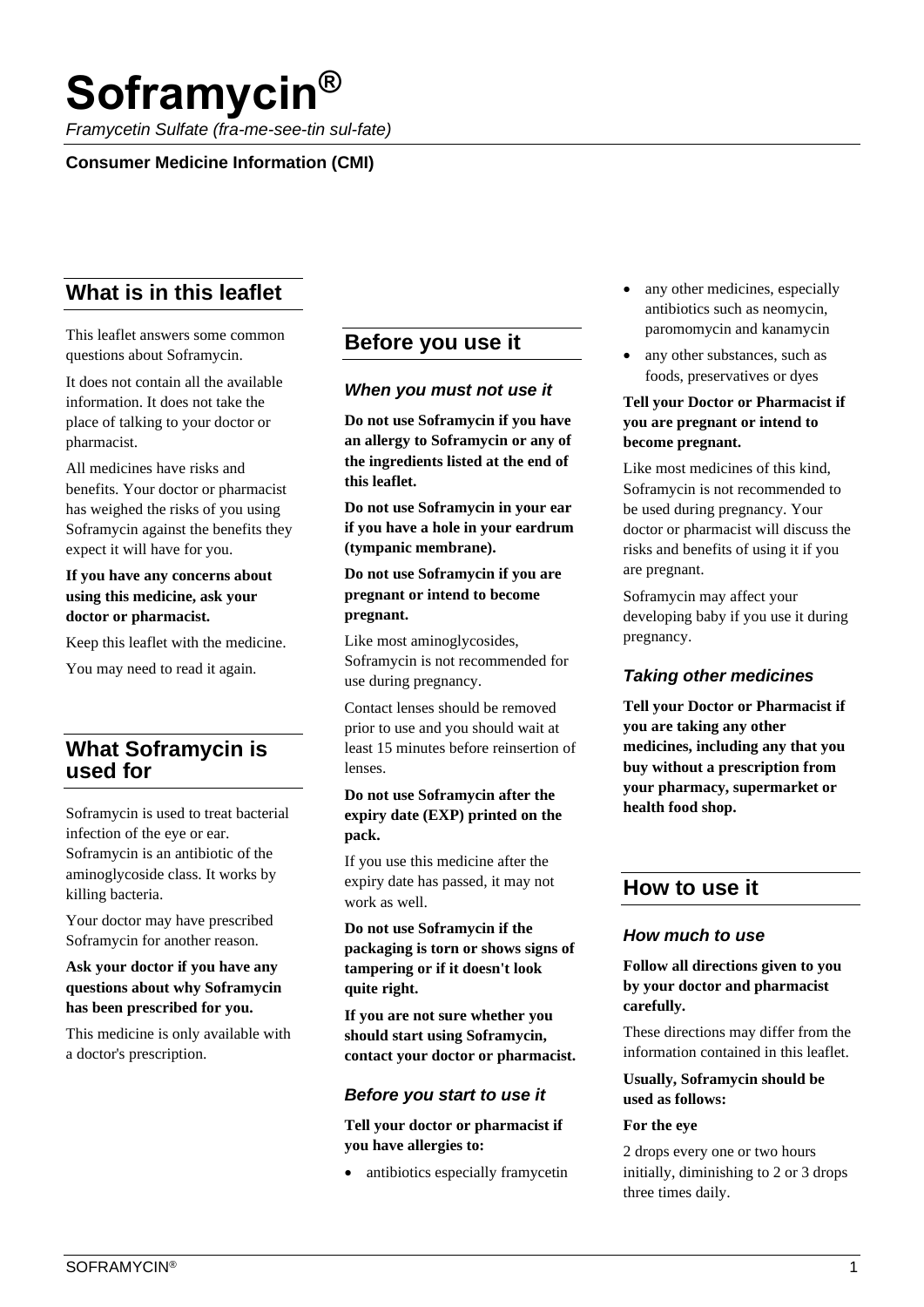#### **For the ear**

2 or 3 drops may be instilled into the ear three times daily.

#### *How to use it*

#### **Soframycin Drops for the ear may be used following the steps below:**

Remove the cap from the bottle immediately before use and place it back on the bottle immediately after use. To use the drops, tilt your head so that the affected ear is uppermost. Position the rubber dropper, which is attached to the bottle, directly above the ear hole. With the bottle tipped upside down, gently squeeze the rubber dropper until 2 or 3 drops fall into the ear. Keep your head tilted for about a minute to allow the drops to penetrate deep into the ear.

#### **Soframycin Drops for the eye may be used following the steps below:**

You may find it easier to put drops in your eye while you are sitting or lying down.

- 1. Wash your hands well with soap and water.
- 2. Shake the bottle.
- 3. Remove the lid.
- 4. Hold the bottle upside down in one hand between your thumb and middle finger.
- 5. Using your other hand, gently pull down your lower eyelid to form a pouch.
- 6. Tilt your head back and look up.
- 7. Put the tip of the bottle close to your eye. Do not let it touch your eye.
- 8. Release one drop into your eye by gently squeezing/tapping or pressing the base of the bottle with your index finger.
- 9. Close your eye. Do not blink or rub your eye.
- 10. While your eye is closed, place your index finger against the inside corner of your eye and press against your nose for about 2 minutes. This will help stop the medicine draining through the

tear duct to the nose or throat, from where it can be absorbed into other parts of your body. Ask your doctor or pharmacist for more specific instructions on this technique.

- 11.Repeat steps 4-10 to instil the second drop or follow the directions given to you by your doctor and pharmacist.
- 12.Replace the lid, sealing it tightly.
- 13. Wash your hands again with soap and water to remove any residue.

**If you are not sure how to use eye drops, ask your doctor or pharmacist.**

# *How long to use it*

**Continue using Soframycin until your doctor or pharmacist tells you to stop.**

**Do not stop using it unless your doctor or pharmacist tells you to even if you feel better.**

# *If you forget to use it*

**If it is almost time for your next dose, skip the dose you missed and use your next dose when you are meant to.**

**Otherwise, use it as soon as you remember, and then go back to using your medicine as you would normally.**

**If you are not sure what to do, ask your doctor or pharmacist.**

**If you have trouble remembering to use your medicine, ask your pharmacist for some hints.**

# **While you are using it**

# *Things you must do*

**If you are about to be started on any new medicine, tell your doctor, dentist or pharmacist that you are using Soframycin.** 

**If you become pregnant while using Soframycin, stop using it and**  **tell your doctor or pharmacist immediately.** 

#### *Things you must not do*

**Do not give Soframycin to anyone else, even if they have the same condition as you.** 

**Do not use Soframycin to treat any other complaints unless your doctor or pharmacist tells you to.** 

**Do not stop using Soframycin, or lower the dosage, without checking with your doctor or pharmacist.** 

# **Side effects**

**Tell your doctor or pharmacist as soon as possible if you do not feel well while you are using Soframycin.** 

Although most people will not experience a side effect, Soframycin has been known to cause allergic reactions.

**Tell your doctor or pharmacist if you notice any of the following and they worry you:** 

• Itching or redness of the eyes or ears

# **After using it**

#### *Storage*

**Keep your medicine in a cool, dry place where the temperature stays below 25°C. Do not refrigerate.**

**Keep it where children cannot reach it.** 

A locked cupboard at least one-anda-half metres above the ground is a good place to store medicines.

# *Disposal*

**Soframycin should be discarded 4 weeks after first opening.**

**If your doctor or pharmacist tells you to stop using Soframycin or the medicine has passed its expiry**